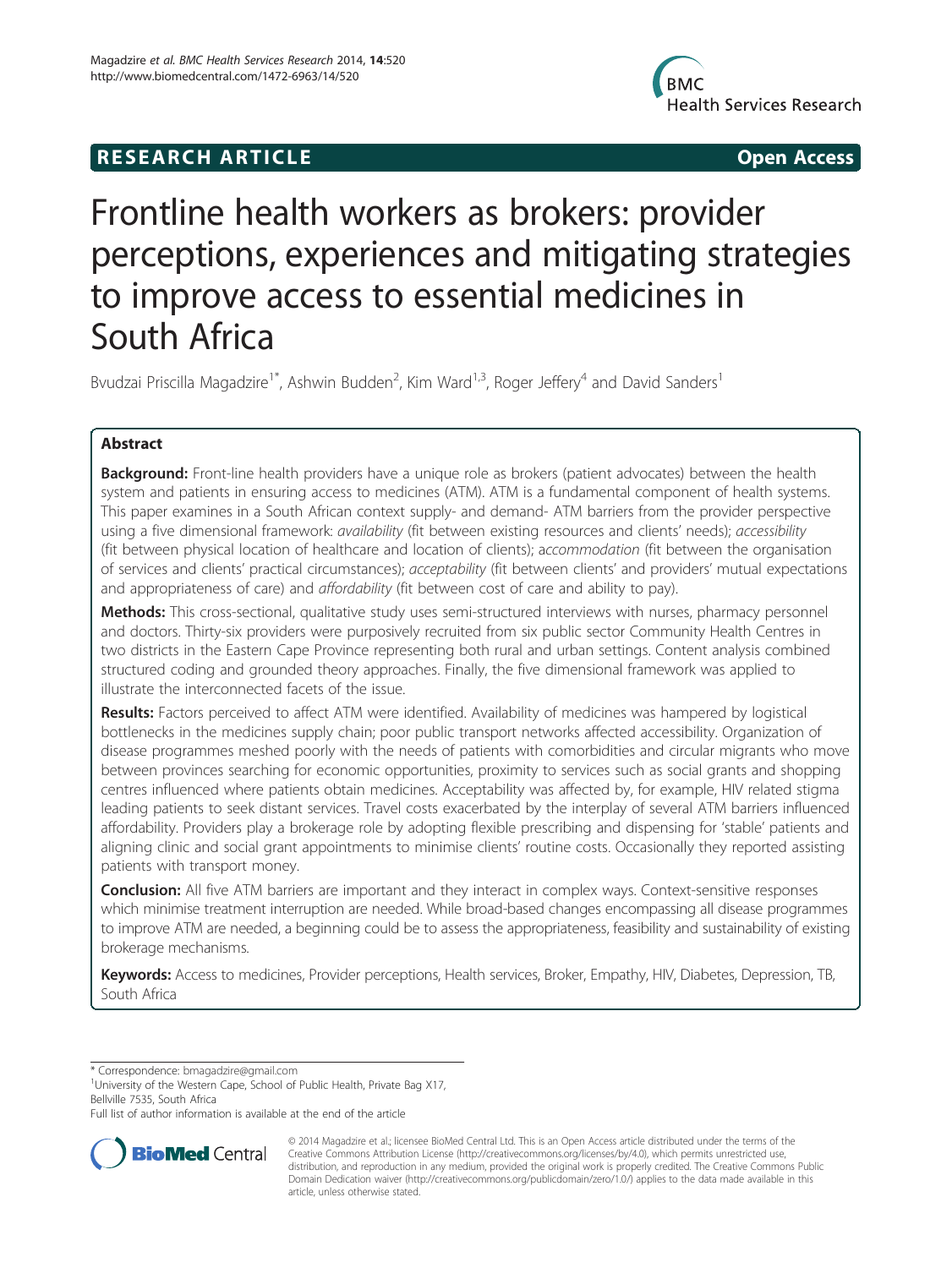# Background

South Africa is in the midst of a profound health transition that is characterised by a multiple burden of disease that includes communicable and non-communicable diseases [\[1\]](#page-8-0). This has increased demand for essential medicines in the public health system which caters for almost 70% of the country's population [\[2\]](#page-8-0). The South African health system is plagued by a human resources crisis and the primary health care system is a mainly nursedriven service [\[3\]](#page-8-0). Nurses together with other frontline health providers (hereinafter referred to as providers) i.e. pharmacy personnel (pharmacist or pharmacist assistant) and doctors where present, play a strategic and key role as brokers (usually as patient advocates) between patients and the health system at the point of care. Thus, understanding their perspectives and actions can strengthen planning and provision of future services [[4](#page-8-0)]. We draw on the work of Long et al. in analysing the role of brokers and their capacity to link disparate groups in the provision of health care [\[5\]](#page-8-0).

We explore the brokerage aspect in ATM, a fundamental component of health systems. Although no universal definition of access exists [[6\]](#page-8-0), for our purposes, we adopt a definition which describes access as the fit between supply and demand of healthcare along five dimensions: availability (fit between existing resources and clients' needs); accessibility (fit between physical location of healthcare and location of clients); accommodation (fit between the organisation of services and clients' practical circumstances); acceptability (fit between clients' and providers' mutual expectations and appropriateness of care) and affordability (fit between cost of care and ability to pay) [\[7\]](#page-9-0).

Many studies in South Africa highlight supply- and demand-side barriers to ATM such as treatment-related costs [\[8](#page-9-0)-[10](#page-9-0)], waiting times at health sites [\[11](#page-9-0)], poor provider-patient interaction [\[12,13\]](#page-9-0), and structural inequities, particularly among rural populations [\[14\]](#page-9-0). Most of these findings derive from patient reports. In this study, however, we explore provider perspectives, within the same framework commonly utilised to understand patient perspectives, to ascertain their perceptions of these barriers to accessing essential medicines, i.e. those medicines that satisfy the priority health care needs of the population [[15](#page-9-0)]. The literature on providers and their interactions with patients tends to cast them in a negative light [\[16-19](#page-9-0)]. However, little attempt has been made to investigate how providers view and attempt to mitigate the daily challenges they encounter in patient care. The objective of this paper is to address this gap by highlighting the views of primary health care providers on supply- and demand-related ATM barriers in the Eastern Cape Province. A second objective is to highlight the ad hoc, empathic responses that providers in their broker capacity employ in their day-to-day practise to mitigate challenges faced by patients.

# Methods

# Study setting

The Eastern Cape Province has an estimated population of 6.8 million, contributing about 13.5% of the country's population [[20\]](#page-9-0). 62% of its population is rural and highly deprived, contributing significantly to poor health outcomes [[14](#page-9-0)]. At the time of the study, primary level facilities were managed by two local authorities, the Provincial Department of Health (responsible for the majority of sites) and municipalities in urban areas. However our sample consisted of only the Provincial Department of Health sites.

## Design

This research is a component of a larger research project on Accessing Medicines in Africa and South Asia (AMASA), which investigated supply and access to essential medicines for TB, HIV, Type-2 diabetes and unipolar depression. The present cross-sectional, qualitative study is based on key informant interviews with nurses (health centre managers also commonly known as facility managers and disease programme managers), doctors and pharmacy personnel (pharmacists or pharmacist assistants or dispensing nurses). Thirty-six providers were purposively recruited from six public sector Community Health Centres (CHCs) in two districts (one rural and one urban) in the Eastern Cape Province. CHCs were selected because they are the first level of care in the health system and provide a broad range of essential medicines and primary health care services in the public system. Recruitment of respondents from rural and urban settings aimed to consider varying conditions of access in different geographic locations. Four of the sites were rural and two were urban. Key informant interviews addressed themes regarding access to selected essential medicines which are available in the public sector: lamivudine (3-TC), part of the first line anti-retroviral therapy (ART) for adults infected by Human Immunodeficiency Virus (HIV); rifampicin, an antimycobaterial drug for tuberculosis (TB); metformin, a blood glucose lowering drug for type 2 diabetes; and two antidepressants, fluoxetine and amitriptyline. At each CHC, the facility manager, pharmacy personnel and one or more representatives per essential medicine (nurse and/or doctor) were recruited. Unlike in towns where providers manage a single disease programme, in rural areas, they manage multiple disease programmes because of human resource shortages. Sufficiency of sample size was determined by saturation, i.e., when the collection of new data did not shed any further light on the issue under investigation.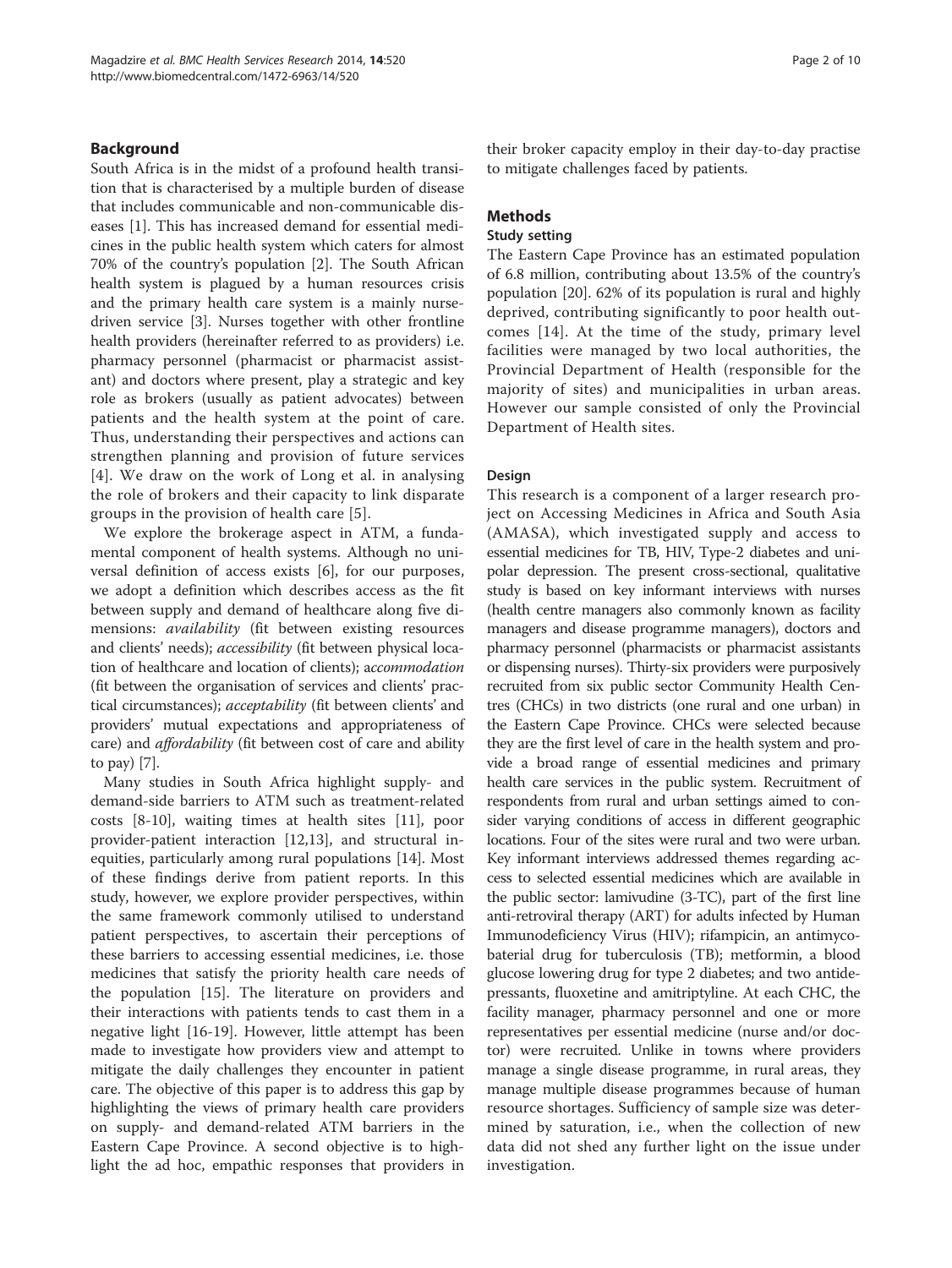Interviews were conducted during the months of March and April of 2012. This study protocol was approved by the University of the Western Cape Ethics Committee and both the National and Provincial Department of Health Committees. Each participant gave both verbal and written consent to participate in the research and was given information leaflets with a brief description of the study and contact details of the responsible institution and contact person.

#### Instruments

Key informant interviews with providers were conducted using a semi-structured interview guide. Interview guides for each stakeholder group contained a set of broader themes with corresponding questions and probes as informed by the study objectives. However, the common lines of enquiry among all stakeholder groups that were relevant for this paper focussed on identifying the most significant health system and patient level barriers to accessing essential medicines and how these differ or are similar across settings (rural and urban); type of medicine (or disease condition); and the strategies that exist within the health system to overcome these barriers, including the availability of alternative medicines access points such as mobile clinics. Key informant interviews were digitally recorded and transcribed.

#### Data analysis

The transcripts were imported to a computer programme, MAXQDA version 10 for organisation and content analysis. Content analysis is a standard approach to analysing qualitative data to identify patterns, themes and biases in that material [[21](#page-9-0)]. The analysis applied structured coding and grounded theory approaches to the narratives. Coded segments of transcripts were then retrieved and further analysed for recurrent or conflicting response patterns. Finally, coded segments were categorised according to the five dimensional framework. The coding frameworks were discussed with the authorship team at both stages.

#### Results

The sample and background characteristics of respondents are shown in Table 1 below.

Various supply- and demand-side barriers to essential medicine access were identified.

Providers also discussed the ad hoc strategies that they employ to address these challenges. Notably, although the investigation aimed to consider essential medicines for HIV, TB, diabetes and depression, we found minimal prescribing of antidepressants in this context. When prescribed, it is usually on a short term basis. However, we still included the findings with regard to antidepressants in the analysis. Below we elaborate provider perspectives

#### Table 1 Characteristics of respondents N(36)

| Antiretroviral Therapy (ART) programme nurses                                                   | 7            |
|-------------------------------------------------------------------------------------------------|--------------|
| Tuberculosis (TB) programme nurses                                                              | 6            |
| Chronic care nurses (responsible for management<br>of diabetes and/or mental health programmes) | 8            |
| Doctors                                                                                         | 3            |
| Pharmacist/pharmacist assistant/dispensing nurses                                               | 6            |
| Facility/health centre managers (nurses)                                                        | 6            |
| Sex                                                                                             |              |
| Male                                                                                            | 6            |
| Female                                                                                          | 30           |
| Age (years)                                                                                     | Range: 24-63 |
|                                                                                                 | Median: 52   |
| Number of years working at the facility                                                         | Range: <1-29 |
|                                                                                                 | Median: 8    |
| Number of years working in the health profession                                                | Range: <1-30 |
|                                                                                                 | Median: 26   |

with reference to the five dimensional framework and their mitigating strategies and recommendations.

#### Availability

Stock outs (i.e. when health centres run out of medicines) were viewed, as a major challenge particularly in rural clinics. Providers in rural CHCs highlighted the lack of dedicated vehicles to transport medicines from CHCs that act as temporary storage for rural clinics as a hindrance to efficient distribution. Each of the four rural CHCs visited provided temporary medicine storage for more than 20 peripheral clinics located in the deep rural areas. However, at the time of the research there were no dedicated vehicles for transportation of medicines from the CHCs to the clinics. Vehicles allocated for other tasks were also expected to deliver medicines. In the past, medicines delivery was outsourced to a private company by the Provincial Department of Health, however, the contract with the service provider had expired (reportedly a couple of months before our research) and no other strategy had been put in place to address delivery of medicines more sustainably. As one health centre manager explained,

"There is no challenge getting the drugs from the depot to here, the challenge is getting the drugs from here to the clinics because we have shortage of transport. All our vans are attached to programmes. They are used by mobile clinics, school health, circumcision so when there is a need for the clinics to get some drugs we have to borrow a van from that person. And the clinics are so many. We are having 18 clinics at the moment and they will soon be 22. We are short of vehicles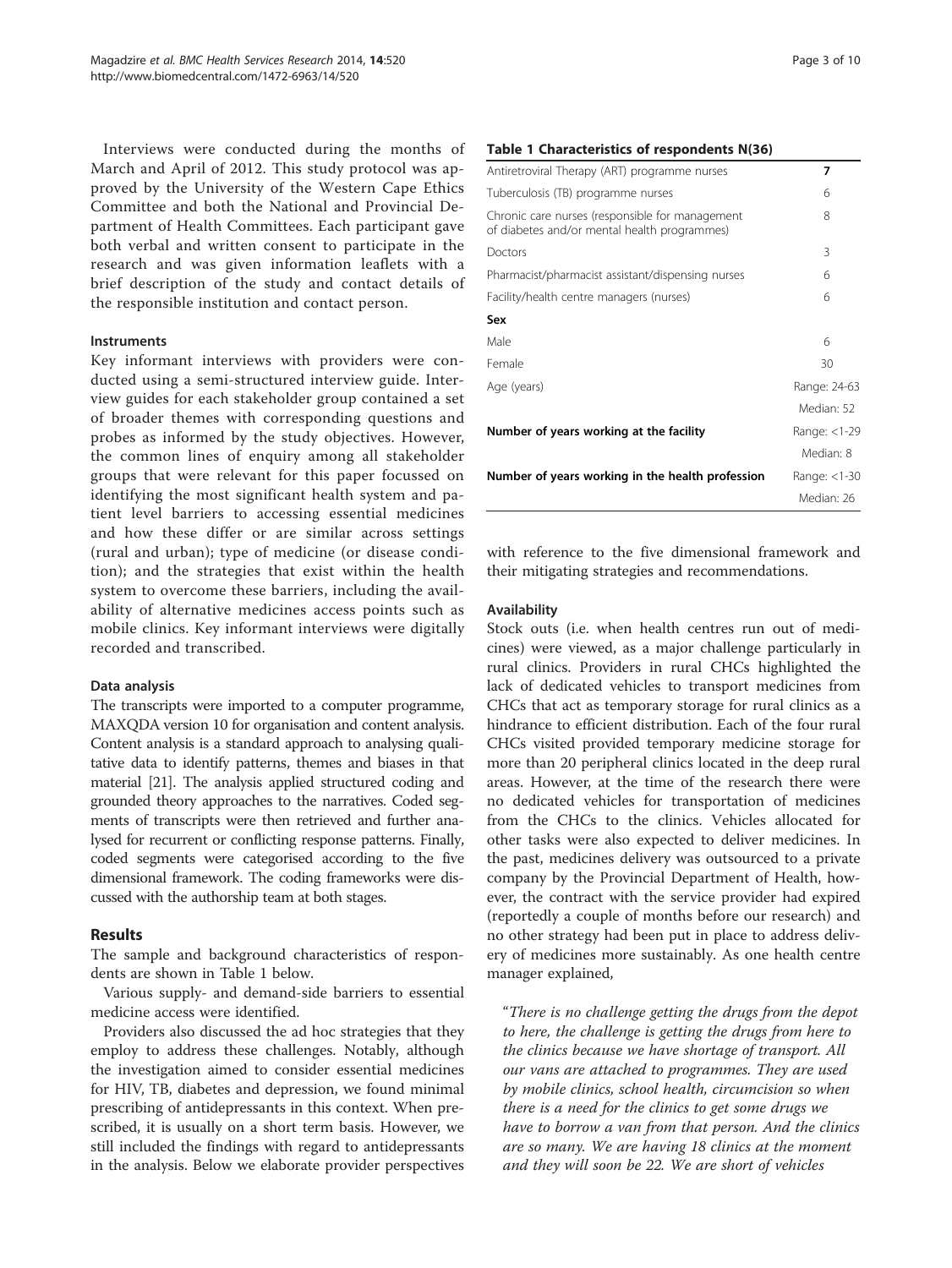because even the clinic supervisors don't have a dedicated vehicle. The one that they are using, we used to take it when there is gas, it's the only long base van so when we have to deliver gas to the clinics we need that van and when we need to deliver medication then you have to borrow". (Facility manager, CHC 1, rural)

In the event of stock outs, providers reported that they either referred patients to alternative facilities or gave them another appointment date to return to the facility. Erratic supplies were reportedly one of the main factors leading to patients' loss of confidence in local clinics. At one of the urban CHCs, it was reported that pharmacy personnel had conducted a study to determine the amount of money spent on travel to facilities and the number of taxis taken per trip. Their investigation found that 60% of patients on ART lived outside the catchment area and generally took up to two taxis to reach the CHC. Among the reasons for not attending the nearest clinic, stock outs and perceived quality of service ranked highly. Accounts from TB and ART programme nurses corroborate this finding:

"We refer them to the local clinics but they come back because there is a shortage of treatment in the local clinics…we cannot chase them away because we know they need to take this treatment". (TB nurse, CHC6, urban)

"We have got so many facilities around here and they (patients) don't want to go to those clinics even though they are only walking distance…Sometimes they say there are no drugs there…we are still trying to investigate because we are always told that drugs are being taken to the clinic, how come the patients say there are no drugs?" (ART nurse, CHC 2, rural)

# Accessibility

Key informants agreed that public transport to peripheral clinics, which public sector patients rely on heavily, is either absent or limited. According to providers, the district boundaries in rural locations, in particular, are out of sync with public transport networks. As a result patients opt for CHCs in town which are more accessible and safer to visit. The following accounts illustrate this point:

"There is a challenge because this CHC is very far from other clients. Now the problem is there are residential clinics (small, rural clinics) and the client will give the report that there is no transport from my area to the clinic so I only get the transport from my area to town so in the morning it's better to come to town, whereas they don't belong to this catchment

area, they belong to residential clinics…in the morning transport is going to town, maybe a bus or a van and you will find that they will be short of money and they will come after their old age pension grant and miss their appointment. We are having that problem with clients far away from us but we do register them because we don't know what to do. We do accept them with their problem we give them the return date three days before the treatment is finished so that there is a buffer in case they are late". (ART nurse, CHC1, rural)

"…we are not only serving this area, our so called catchment, they (patients) say to us it's better to take a taxi to come here than to go to the rural clinics because in the morning, transport wise it's not very easy and with other localities they don't have transport. They are afraid of being raped, so they prefer taking a taxi for twenty rand (approximately two United States dollars at time of research) to come to East London, and mind that is dependent maybe on the mother to get the money to come here". (Chronic care nurse, CHC5, urban)

Lack of transport is largely attributed to poor infrastructure and is the reason for transport operators avoiding certain routes. The following sentiments were captured regarding difficulties for patients in the Transkei region, a former homeland and a deeply deprived area in the province:

"… our roads are still not tarred, so some patients have to travel more than 50 km. You know 50 km in the rural areas is a lot, they can even take up to two hours because of the gravel roads…and in the rural areas by 5 p.m. the transport gets finished, so these people won't have transport to go back home. Some of the patients have to wake up at 3 a.m. when they come to visit the clinic, like for reviews…it's not fair". (Chief medical officer, CHC3, rural)

## Accommodation

The down referral program which transfers patients to facilities nearest to their homes was implemented as a national strategy to improve ATM. There were mixed opinions about the success of down referral but there was consensus that uptake of services at the lower levels of care could increase if the quality of services, including the availability of medicines improved. Here accommodation of patient perceptions play a key role in the uptake of the intervention as illustrated below:

"People want to go to a place where there is a doctor, where there is availability of medicines. Even if they are not going to be seen by that doctor…as long as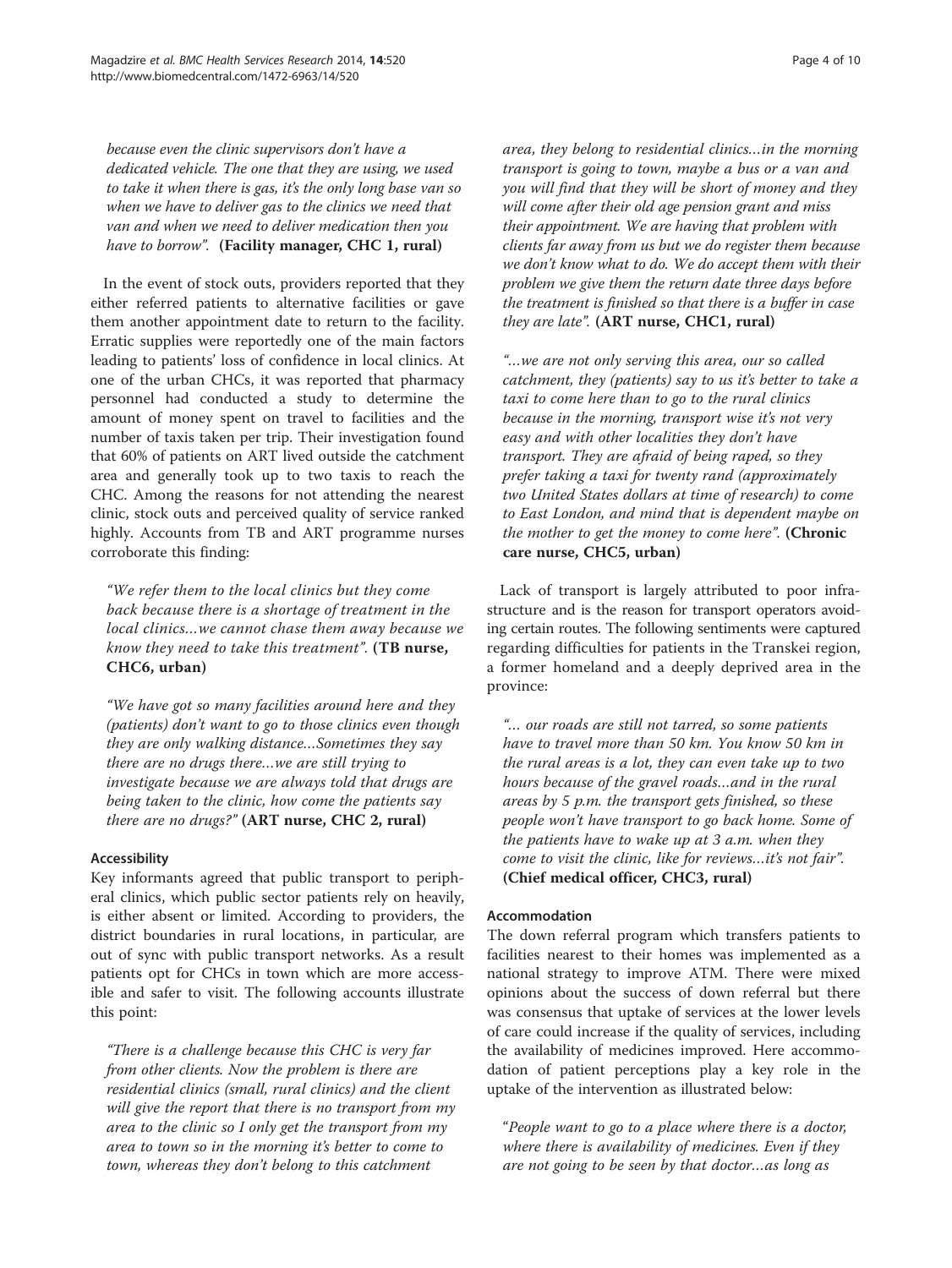they know that in the event that a condition warrants you to be seen by the doctor, the doctor will be there. There are people who don't want to go to clinics on that basis; they know there are nurses only". (Pharmacist, CHC6, urban)

"…with the municipal clinics for example, they don't have a doctor every day, they don't have an x-ray machine, and they have certain days for immunization, for minor ailments, for chronics for example. Now here… you can come any day for immunization, you can come any time…and I think that is one of the reasons why they flock here. We've got many doctors, we've got six permanent doctors…they want a doctor, they want an x-ray, they want to come whenever they want to come". (TB nurse, CHC5, urban)

"We do transfer them (patients) to the local nearest clinic, but sometimes they don't want to go there, they prefer to come here, they don't get the treatment at the nearest clinic, they say the treatment was out of stock so they decided to come here, but we are trying to take (refer) them back to the nearest clinic so they can afford money-wise". (Facility manager, CHC1, rural)

"We are doing down referrals to the near sites but it's not proper because patients are going there in those clinics and they say they didn't get their medication". (ART nurse, CHC4, rural)

In the context of working with the poor, proximity of health services to social services emerged as important because social grants are central to poor people's livelihoods. Many informants associated patients' choice of a health care facility with its closeness to other services such as social grant collection points and shopping centres. Providers reported that many patients rely on their or a family member's social grant to cover transport expenses. This was confirmed by the research team when a particular facility waiting area was relatively empty on the day of grant collection compared to other days. The ability to combine medicine collection appointments with other personal business made it more appealing as indicated by the following accounts:

"There are some clinics in other rural areas, but they say this is their town, Home Affairs is here, Social Development is here, Shoprite [supermarket] is here, so they say they will rather come to town, so they do everything and then come to the clinic". (TB nurse, CHC4, rural)

"We have got eleven communities that we are serving. They are very far from here, it's more than 30 km...they are rural and they are struggling to come here, others are not getting any grant and they don't have any money to come". (Chronic care nurse, CHC4, rural)

Another important aspect in the organisation of disease control programmes is their inability to recognise that circular migration is a key feature among patients. Circular migrants are people who move between their places of origin to nearby urban centres or to other provinces in search of economic opportunities or for social reasons. For example, many people from the Eastern Cape Province move to the Western Cape Province seeking for economic opportunities and they travel between those provinces regularly. The provinces in some cases use different treatment protocols and this confuses not only the patients, most of whom recognise their medication by its physical appearance rather than generic names, but also providers, who feel overwhelmed by such scenarios as indicated by two nurses in rural settings.

"In the Western Cape they have their own regimen, which is not the same as ours here because even for transfers, we always have that problem because we many not know that regimen. You will find that the drug that is in our regimen two, they are using it for regimen one. Now that is confusing". (TB nurse, CHC2, rural)

"Our concern is for people coming from KZN (Kwa-Zulu Natal province) who are on ATRIPLA (fixed-dose ART), that is one tablet and we are still using three separate drugs". (ART nurse, CHC1, rural)

In some cases, patients travel without referral letters and as a result default on their treatment because they are apprehensive about going to the health centre without a referral letter. They delay seeking medical attention until they become seriously ill. The following narratives echo this point.

"With diabetes and hypertension, patients will say I was in Cape Town to see my sick child, and we will ask them but why didn't you carry your own clinic card, what about your own health?" (Chief medical officer, CHC3 rural)

"…we tell them if you have to go somewhere come and report so that we provide extra medicine supply and if you are staying for a longer period then take the transfer letter. They don't come and report and they don't take their transfer letters. When they reach KZN, they are expecting the client to have the transfer letter so that they know exactly what is going on with him or her. Even if you trace by phone she says oh I am taking the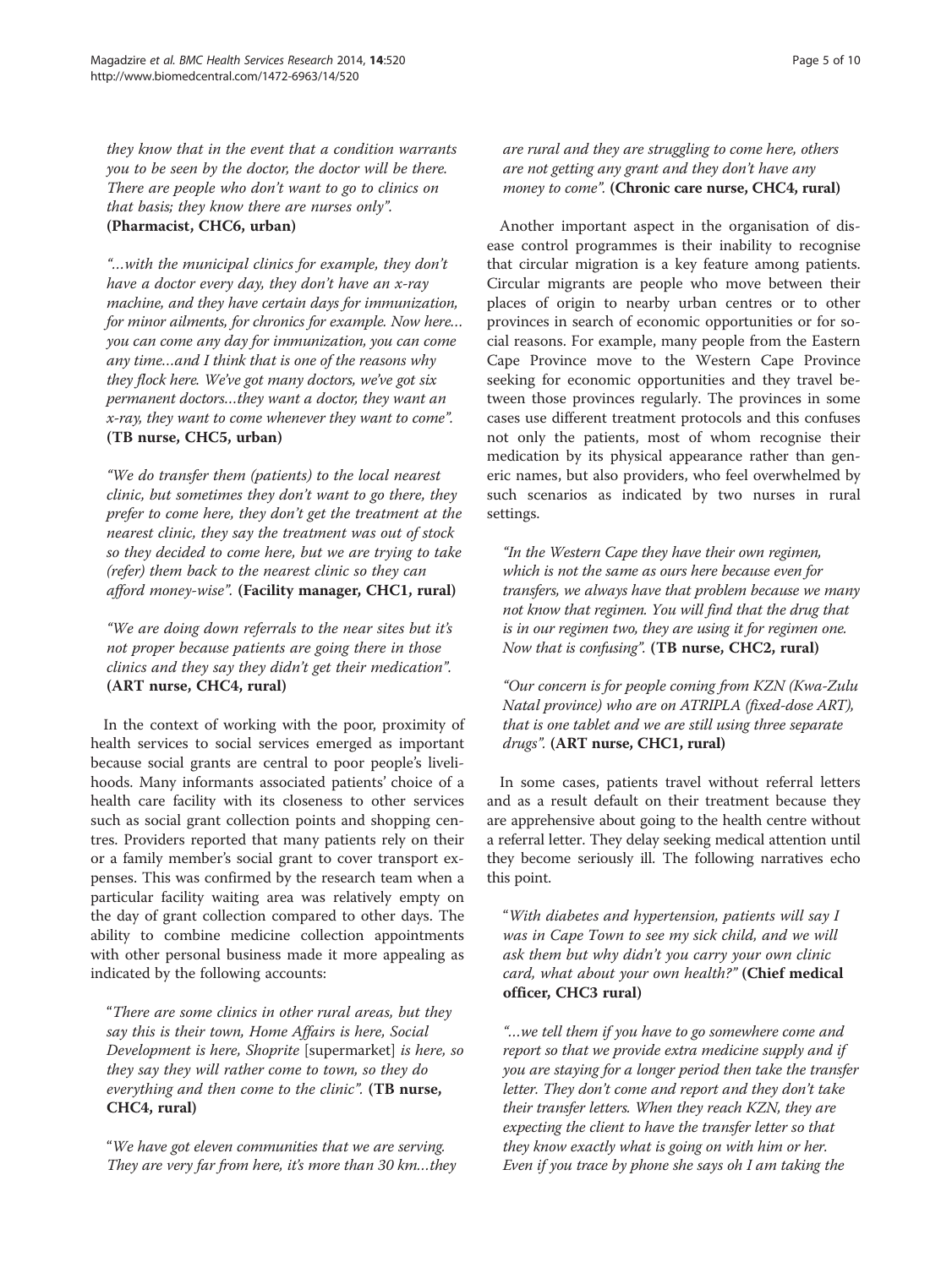medication here. How? Because you didn't come to collect your medication and your transfer letter but they say no they are giving me. But then when she comes in two months later the card is still with that last date when she came here". (TB nurse, CHC2, rural)

"…they will tell you they have been to Cape Town but they don't come with a card from Cape Town so we don't know if they have taken the treatment or not". (Chronic care nurse, CHC3 rural)

"The patients are moving up and down that is why they are not adhering". (ART nurse, CHC2, rural)

#### Acceptability

Socio-cultural influences were also highlighted as fuelling stigma and the reason for some ART patients choosing to go to facilities that are further away from their homes, rather than nearer facilities. This was common among HIV patients and was not reported for other conditions. These three illustrations highlight this situation:

"…they (ART patients) are not happy about being seen taking HIV treatment in their clinics…if one persists, you observe and if you find out that they might end up not taking the treatment, we admit that one". (Facility manager, CHC4, rural)

"They stigmatise this condition (HIV) and we need to educate the people. I have got a brother who is HIV positive. I didn't know he was HIV positive until today…he has been getting treatment from an NGO in town. Now that NGO has closed because of financial issues, now they are referred to the hospital. I don't know whether he is running away from me or the centre itself". (Facility manager, CHC6, urban)

"We have a patient that comes once a month; she's an HIV positive lady and had TB also. She comes here … for her treatment. So patients will go where they want to go even if you made hundred packs to leave at the (local) clinic, they won't go there. She spends five hundred rand (approximately 56 United States dollars at the time of research) to come here when it's time for her checkup. When it's not her checkup, her son comes but because she had TB she had to come two weekly you know but with the ARV, her son collects her ARVs. ARV's are expiring in other clinics because they don't want to go to there… That's why we have an overflow of patients here". (TB nurse, CHC5, urban)

#### Affordability

Although essential medicines are available free of charge in the public sector, unaffordable transport costs were identified as a cross-cutting theme. In some instances patients could not afford to pay for transport to the nearest facility because of poverty. However, many other times, their circumstances were exacerbated by barriers identified under other dimensions of availability, accessibility, accommodation and acceptability. Differences in how medicines are distributed within various disease control programmes were viewed as an influence on the cost of accessing medicines i.e. ART availability in strictly accredited facilities poses a challenge for patients who have to travel longer distances because the nearest clinic does not offer ART. TB patients are among those who face the biggest transport challenges during their treatment period as they are required to make daily or weekly visits to the facility for their medicines. A TB nurse in East London estimated that some patients coming from afar pay approximately R60 (approximately seven United States dollars at the time of research) a day on transport and this was contributing to the defaulting rates.

## Empathic provider responses to address ATM barriers

The providers' perspectives highlight the inadequacy of the existing formal responses in addressing many of the circumstances that impinge on equitable ATM. In confronting these challenges in their daily provision of care, providers adopt ad hoc decisions to meet the needs of their patients. There was agreement that because of patients' low incomes and dependence on social grants, household savings are almost depleted before their next clinic appointment. Some providers attempted to align clinic appointments with social grant collection dates so that patients can collect their medicines and social grants on the same day. Others highlighted that this was helpful for the patients but it was impractical with large numbers of patients as it would create an imbalance in patient load and insufficient health personnel to deal with patients on the busier days.

In other cases, providers reported that they assessed the patient profile and provided what they termed 'buffer' stock for a few additional days (usually less than one week) in case patients come late for their appointment. In most cases, however, providers dispensed medicines for longer than the stipulated policy to patients they deemed stable, but cautioned them to return to the facility if they felt the need for medical attention before their next scheduled appointment. This was at the discretion of the prescriber, usually the nurse. There were variations in terms of how much stock patients received but between two weeks and a month were common for TB treatment that would otherwise be collected daily and two to three months for HIV and diabetes treatment which would otherwise be collected monthly. Although the decisions were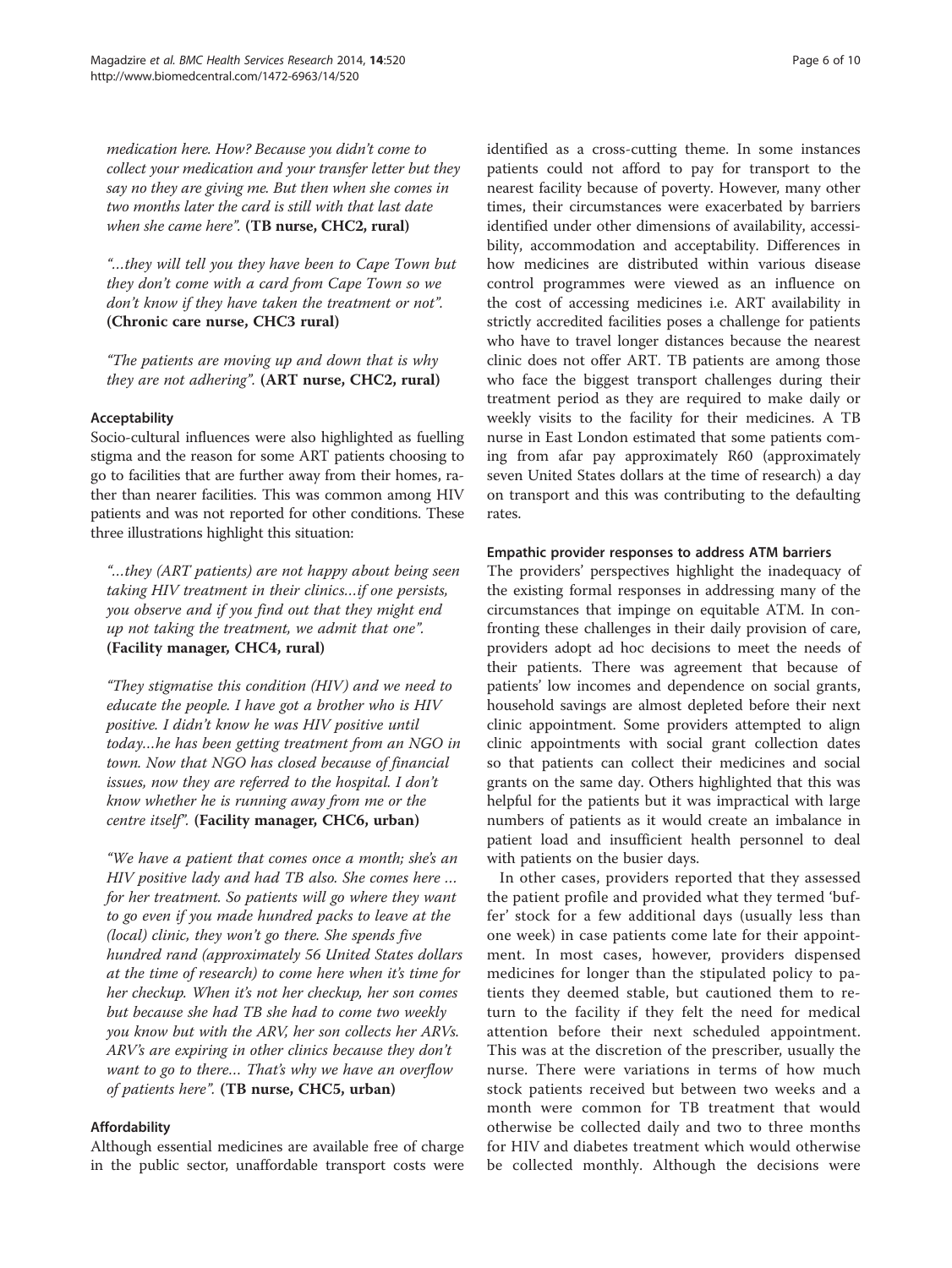made by prescribers, facility managers and pharmacy personnel were aware of this practice and supported it as highlighted below:

"The sister in the chronic[care department] has now developed a system of giving the treatment to those that are stable…she must give them for three months …and then the fourth month they come for observations but those who are unreliable they must come monthly". (Facility manager, CHC4, rural)

"We do have those that are adhering so we give them their monthly supply. And because …they don't want to use their (local) clinics, they come here and it is very far". (TB nurse, CHC2, rural)

Occasionally, providers reported assisting desperate patients with their personal finances to enable them to return to their homes. An illustration that was given by a nurse in an urban facility:

"…really we are stuck at times here with the patient, you will have to take your money, give patients to take taxis to their respective areas, because they are stuck here, maybe they are taken by the ambulance at night…there's no money, there's no escort, so you have to see to the finish. It is not easy to be a nurse, and when you look at us here, we are in an urban setting, think about the nurse who is working in the rural area; it is very much more difficult". (Chronic care nurse, CHC5, urban)

#### Provider views on future strategies to improve ATM

Providers described strategies that could be employed in the future to address poor quality of services in rural clinics, for example, having more sites accredited for ART or use of non-accredited sites merely as medicine collection sites and incentivizing doctors to work in rural sites so that staffing levels can be improved. One doctor indicated that she was the only doctor working at 27 clinics and this gave her an unreasonable work load. At the time of the research there was anticipation of a shift toward having all sites in the province managed by the Provincial Department of Health including those previously managed by the municipality. There was agreement that this move would improve coordination in the delivery of services and even resource sharing as indicated by one respondent:

"…there was no cooperation between us and the municipality; it is going to be better now. Even if there is a shortage in a particular clinic, if I am here as a manager, I could allocate my nurses to that clinic". (Facility manager, CHC6, urban)

We enquired about the potential role of mobile clinics in improving distribution of medicines although none of our tracer medicines had been distributed through the mobile clinics. Providers felt that mobile services have been geared toward dealing with minor ailments and as a result patients with comorbidities collect part of their medication from the mobile clinic and additionally, have to travel to the facility to collect their chronic medicines. This results in patients abandoning the mobile clinic completely and going to the facility where they can collect all their medicines simultaneously.

At an operational level, mobile clinics have been plagued by many challenges such as unavailability of vehicles committed to this service, bad roads and weather conditions which hinder physical accessibility and shortages of staff at the facility level which results in community appointments being cancelled as highlighted by these respondents:

"Our staff shortages mainly affect the mobile services where we only have two professional nurses and one nursing assistant. According to the organogram, we are supposed to have two teams with five professional nurses". (Facility manager, CHC2, rural)

"…at times they (service providers) have transport challenges so they will be disappointing those patients. They used to wait a long time, so they decided not to wait for the mobile clinic, they decided to come and get their treatment here. So if the mobile is not coming if that appointment date is cut, they wait there because of the transport problems". In addition, "…sometimes they (patients) used to say we are not getting all the treatment, others are out of stock, so they do come (to the CHC) for other treatment". (Chronic care nurse, CHC3, rural)

Issues pertaining to resources might be easier to address but addressing the needs of patients with comorbidities remains a challenge in areas where mobile clinics are not a supplementary service to the local clinic but are the only available means of service nearest to the people. While it is acknowledged that mobile clinics have the potential to address access barriers in hard to reach areas, some providers were sceptical about providing medicines such as ART through the mobile clinic citing intense administrative procedures associated with ART programmes, potential lack of privacy and limited contact time between patients and providers as the mobile vans move to different locations.

# **Discussion**

Our findings emphasize the role of providers as healthcare brokers with respect to their creative responses in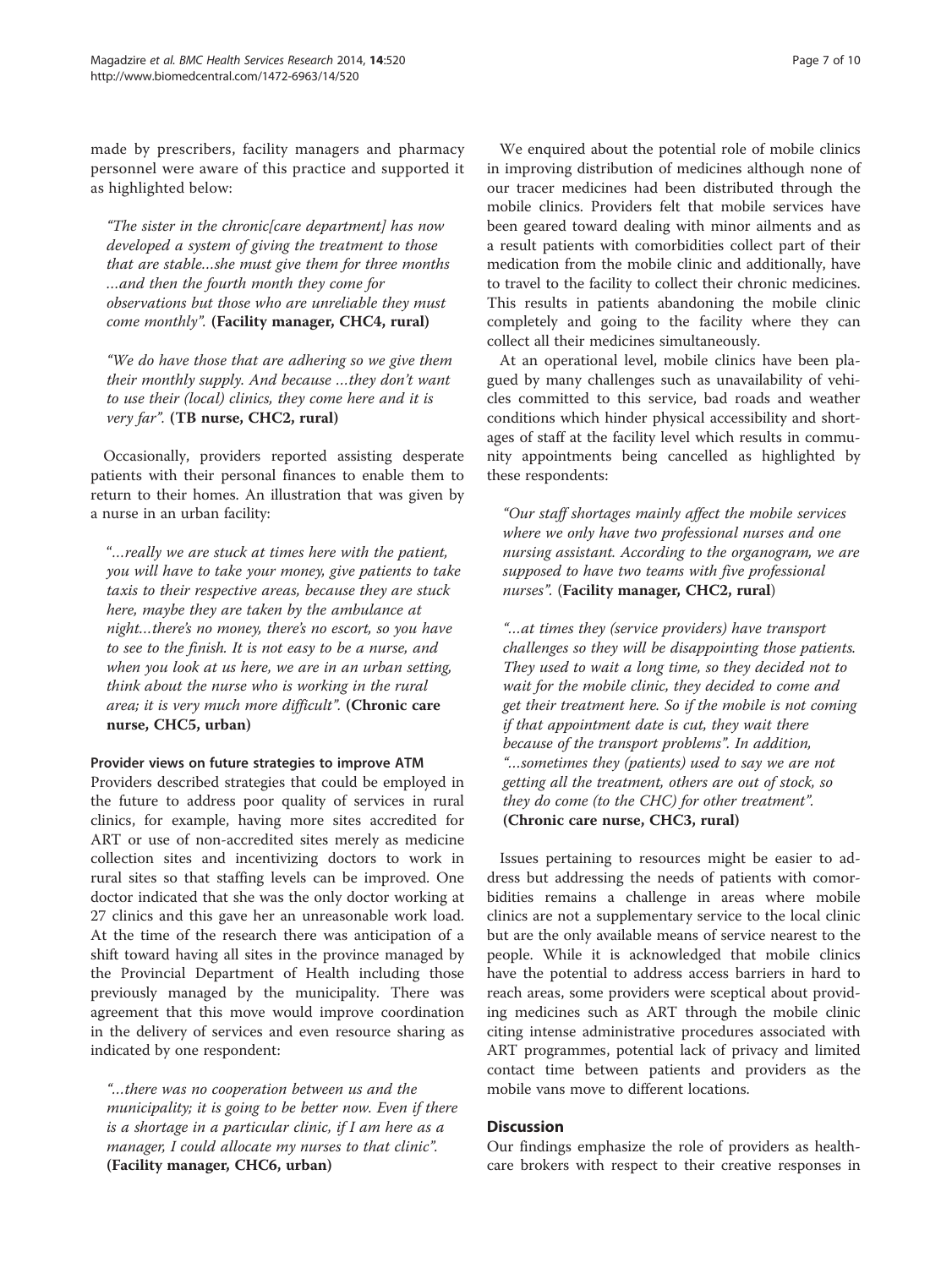addressing patient needs and mitigating health system shortfall. A key benefit of this study was the ability to draw experiences across different essential medicines in both urban and rural settings and with providers who have different roles in the care pathway. The reported perspectives were largely shared across providers of different essential medicines. Our key informant interviews highlight important bottlenecks and system failures that correspond to the multiple dimensions of access [\[7\]](#page-9-0) and the practical dilemmas that providers face in dealing with them. Providers are directly impacted by these challenges on the frontline of care and this study highlights the proactive strategies that they employ to ensure that patients obtain and remain on treatment. How providers enact the role of broker between the system and their patients is critical to consider in terms of the broader problem of medicine accessibility and health services in general. There is a need for broad-based changes encompassing all disease areas to improve ATM. In doing so, however, there is a need to take into account three tiers of brokerage: (i) ATM barriers with no solutions offered yet (e.g. bottlenecks in the medicines supply chain and socio-economic and cultural factors), (ii) ATM barriers with potential solutions outside the health providers' power (e.g. building improved transport networks) and (iii) ATM barriers with solutions already being implemented (e.g. flexibilities in prescribing and dispensing to suit patient needs). Implications for practice are discussed through presentation of a number of mechanisms with a set of critical questions to ask when addressing ATM.

First, the medicines supply chain is undermined by severe resource constraints and structural weaknesses often leading to stock outs and provision of inferior services. Patients respond to system barriers by 'shopping' for better services within the system or with alternative providers if they can afford the associated costs. Otherwise, they give up [\[12](#page-9-0)]. Similar to another study in South Africa [[22\]](#page-9-0), providers highlighted haphazard movement of patients within the health system as one of the threats to the down referral program. This emerged as a key factor that prohibits efficient planning related to medicines supply at primary level facilities. The supply chain needs to be equipped to deal with the growing demand for consistent supply of medicines, especially chronic medicines and this involves proper planning at all levels.

Second, context and patient characteristics play an important role in provision of medicines. For example, circular migration emerged as a key feature of the patient population yet health services tend to assume that patients are permanently situated in a particular locus. As a result, many patients are lost to follow up or default on treatment when they temporarily migrate from one place to the other. Also, relative to urban patients, rural

patients face more access barriers as a result of poverty and underdeveloped transport infrastructure. Peters and colleagues found that the poor in low and middle income countries (LMICs) are consistently at a disadvantage in each of the dimensions of access and their determinants [[23](#page-9-0)]. Another South African study also highlighted the financial burden of costs associated with health care on patients [[8\]](#page-9-0). Both supply- and demand-side barriers carry a financial consequence for patients, particularly with respect to transportation. For example, patients incur costs for greater distances travelled in dealing with underdeveloped transport infrastructure or medicine stock outs in more proximate clinics. Patients' ability to afford health related costs depend, among other things on any earnings, the composition of the social grants that a household receives, the size of the household and the household priorities. In light of this, improving access to medicines requires engaging in intersectoral actions between health, welfare and infrastructural development. Organization of "circular" public transport, instead of only "centripetal" transport, which gives users incentives to travel to town, instead of to the local health centre, is required.

# Implications for policy and practice

Findings from this study suggest that many providers are aware of the existing barriers to accessing medicines. They are taking advantage of the flexibilities within the health system, which enables them to make critical, responsible and responsive decisions in practice. They are attempting to address these challenges in creative and empathic ways. Indeed, clinical empathy is a quality that is deemed critical in determining patients' ability to cope with both illness and quality of care and to improve health outcomes [\[24,25](#page-9-0)]. Our findings allude to the commitment of providers and the important role that they are playing in discovering the needs of the populations they serve and the efforts to address them. This draws attention to the social reality of relationships and interactions occurring at the patient and provider level and offers a different view to previous studies which found this relationship to be largely negative [\[12,26](#page-9-0)]. It is plausible that continuous patient-provider interaction, as evidenced by the average of eight years that health providers work in the same facility, promotes nurturing of positive relationships wherein providers better understand the challenges that patients face.

However, the practice of prescribing and dispensing for periods beyond what is lawfully allowed deserves careful attention, given the consequent impact of less frequent monitoring and patient follow-up. Providers however, suggest that dispensing medicines to stable patients with chronic conditions for up to six months would help reduce travel costs and de-congest health centres. They do not view this strategy as a threat to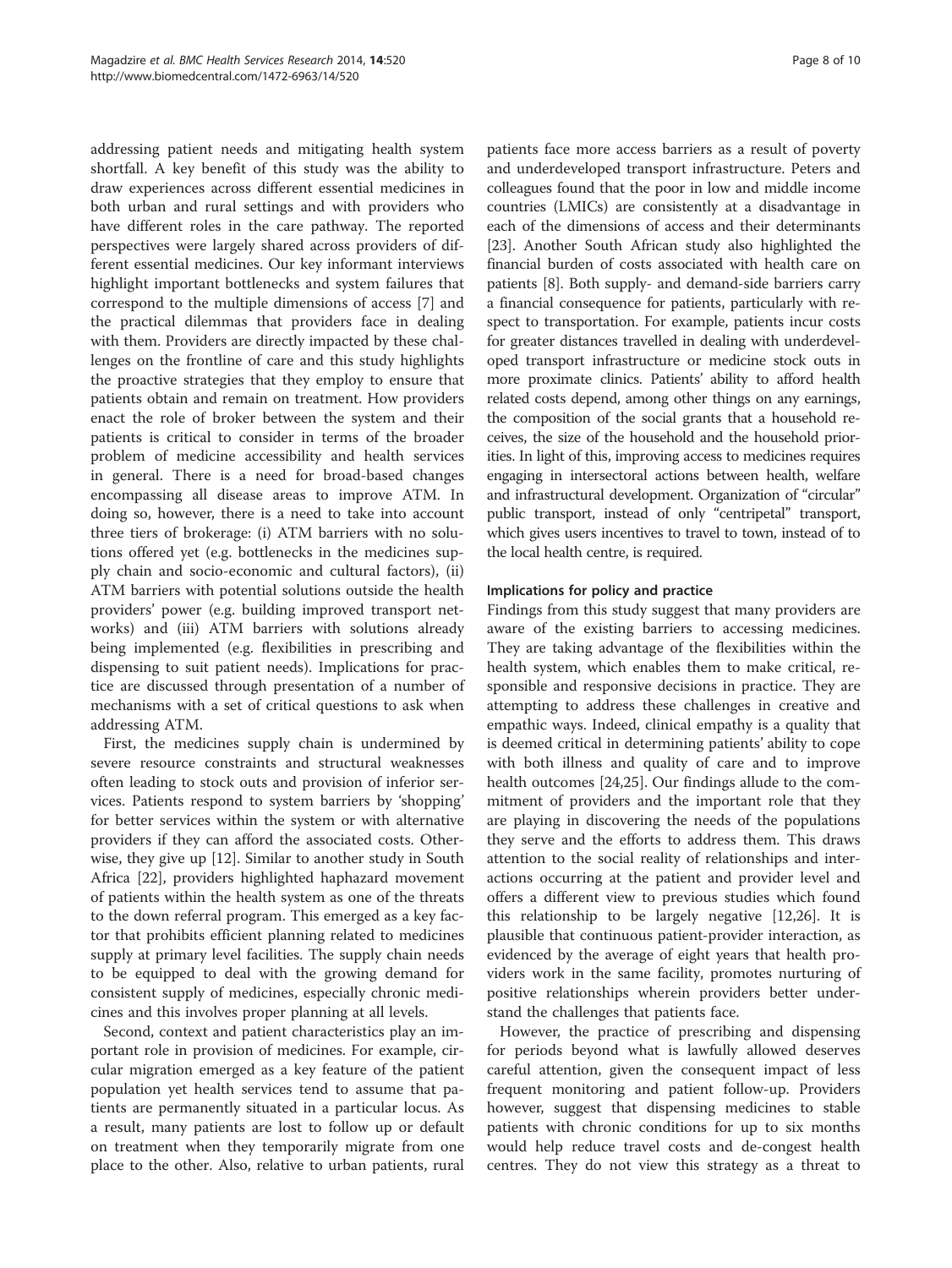<span id="page-8-0"></span>public health because patients are free to return to the facility as needed. Although prescribers have devised ways of evaluating patient stability through assessing health outcomes over time, the standard differs from place to place. The current variation in dispensing practices in order to address patient concerns raises important questions for policy and suggests a need to look into whether there is merit in institutionalising the informal strategies currently employed from an evidence-based point of view. Recent studies report that with the right kind of community support, it is feasible to provide treatment for longer periods [\[11](#page-9-0)]. Also, a recent program in South Africa has piloted provision of ART for longer periods with good results [\[27\]](#page-9-0). In the absence of standardised and evidence-based dispensing practices in order to address patient monitoring, the informal strategies reported in this paper may not produce optimum patient therapeutic outcomes.

It is also worth noting, that the current strategies employed by providers favour patients who are deemed stable and might further discriminate against patients who are unable to visit health centres because of multiple barriers. Diversification of strategies to improve ATM is absolutely critical. Diversification involves looking beyond the conventional facility-based approach by considering, among others, community based models which maintain identifiable links with the health system to increase the trust of the users.

Finally, the emergence of chronic non-communicable diseases and multiple morbidities is fast becoming the rule rather than the exception and efforts to pre-engineer the system towards a comprehensive, integrated, horizontal primary health care system should be considered. For instance, a recent analysis of mortality causes in South Africa has highlighted more deaths resulting from noncommunicable diseases such as diabetes than from HIV [[28](#page-9-0)]. A responsive system takes into account the limitations of a vertical system while at the same time ensuring that medicines for priority conditions are not compromised [[29](#page-9-0)]. Responsiveness also requires taking into account characteristics of the population served to ensure that circular migrants have continuous ATM and to address other social, cultural and economic barriers more appropriately. Ultimately, addressing these ATM barriers creates a healthier working environment for providers and protects them from situations where, for example, they occasionally feel obligated to assist stranded patients.

# Conclusion

Effective ATM to minimise treatment interruption requires addressing supply- and demand- barriers concurrently with a consideration for context. The evidence presented in this paper shows the importance of all five access barriers (availability, accessibility, accommodation, acceptability and affordability) and the complex ways in which they interact with each other. Issues that require further research include diversifying methods for distributing medicines in rural settings, understanding whether the brokerage mechanisms adopted by providers actually improve ATM, and determining whether such practices are appropriate, feasible and sustainable. It is also critical to understand the characteristics of the population served to ensure that circular migrants have continuous ATM. Finally, the brokerage role of providers is underutilised and we recommend that as ongoing practice, they should be actively engaged in intersectoral discussions aimed at improving the health care response.

#### Abbreviations

CHC: Community Health Centre; AMASA: Accessing Medicines in Africa and South Asia; TB: Tuberculosis; ART: Anti-retroviral treatment; KZN: Kwa-Zulu Natal; WHO: World Health Organisation; LMICs: Low-and-middle income countries.

#### Competing interests

The authors declare that they have no competing interests.

#### Authors' contributions

All authors contributed to the conceptualisation of the research. BM conducted the field research. BM, KW and DS contributed to the conceptualisation of the manuscript. BM undertook qualitative data analysis and drafted the first draft of the article. All authors contributed to the intellectual content of the article. BM finalised the article. All authors read and approved the final manuscript.

#### Acknowledgements

This paper results from research funded by the European Union Seventh Framework Programme Theme: Health-2009-4.3.2-2 (Grant no. 242262) under the title 'Accessing Medicines in Africa and South Asia [AMASA]'. The project team includes partners at the Swiss Tropical and Public Health Institute at the University of Basel (Switzerland), University of Edinburgh (UK), Queen Mary University of London (UK), University of Ghent (Belgium), Makerere University (Uganda) Mbarara University of Science and Technology (Uganda), University of the Western Cape (South Africa) and the Foundation for Research in Community Health (India).

#### Author details

<sup>1</sup>University of the Western Cape, School of Public Health, Private Bag X17, Bellville 7535, South Africa. <sup>2</sup>University of Basel, Swiss Tropical and Public Health Institute, Basel, Switzerland. <sup>3</sup>University of the Western Cape, School of Pharmacy, Bellville, South Africa. <sup>4</sup>University of Edinburgh, School of Social and Political Science, Edinburgh, Scotland.

#### Received: 6 May 2014 Accepted: 13 October 2014 Published online: 05 November 2014

#### References

- 1. Mayosi BM, Flisher AJ, Lalloo UG, Sitas F, Tollman SM, Bradshaw D: The burden of non-communicable diseases in South Africa. Lancet 2009, 374:934–947.
- 2. WHO: Bridging the gap in South Africa. Bull World Health Organ 2010, 88(11):797–876 [<http://www.who.int/bulletin/volumes/88/11/10-021110/en/>]
- 3. Coovadia H, Jewkes R, Barron P, Sanders D, McIntyre D: The health and health system of South Africa: historical roots of current public health challenges. Lancet 2009, 374:817–834.
- 4. Harries J, Stinson K, Orner P: Health care providers' attitudes towards termination of pregnancy: a qualitative study in South Africa. BMC Public Health 2009, 9:296.
- 5. Long JC, Cunningham FC, Braithwaite J: Bridges, brokers and boundary spanners in collaborative networks: a systematic review. BMC Health Serv Res 2013, 13:158.
- 6. Jacobs B, Ir P, Bigdeli M, Annear PL, Van Damme W: Addressing access barriers to health services: an analytical framework for selecting